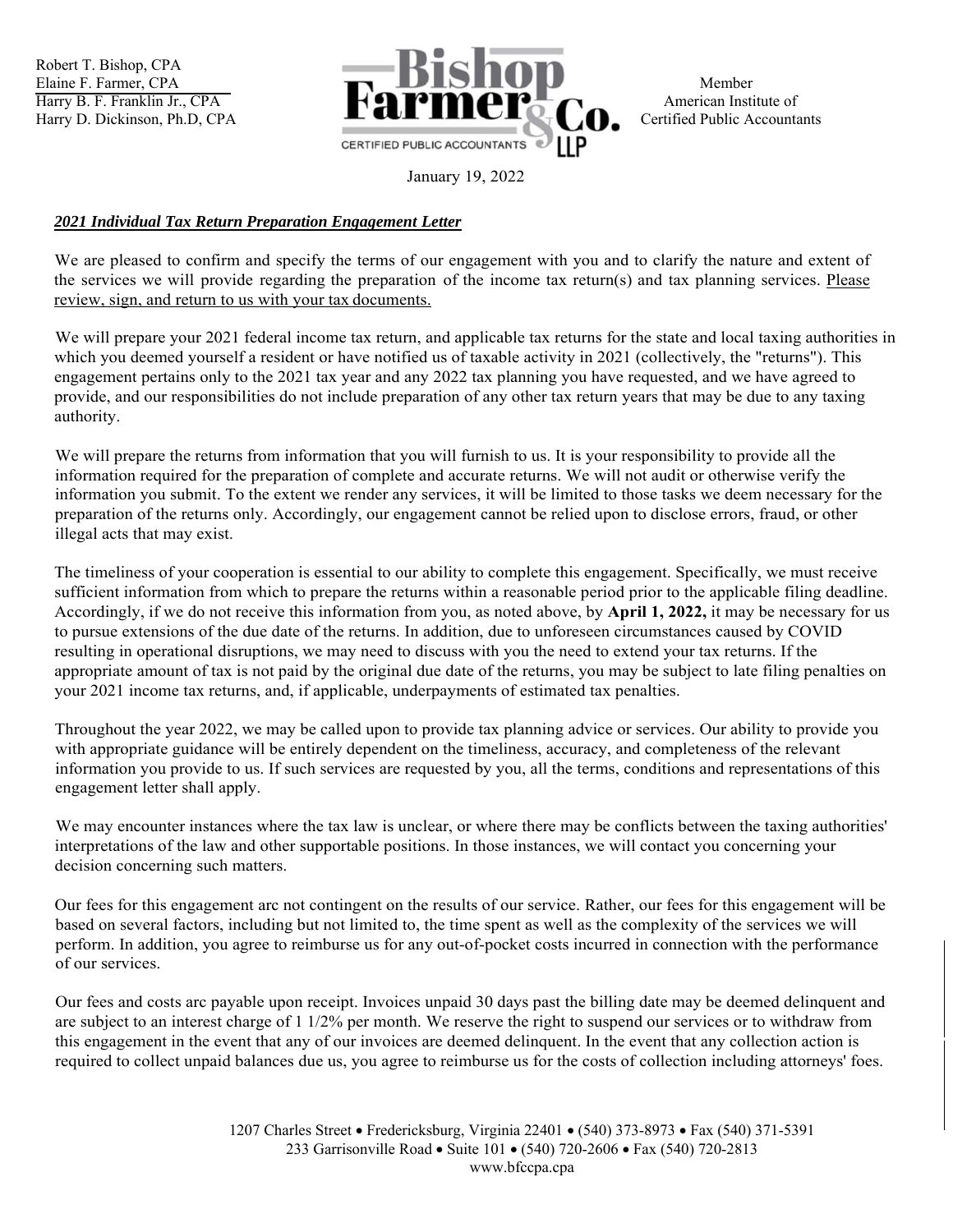If we do not receive this letter from you, in fully executed form, but we receive supporting documentation requested therein, then such receipt by this office shall be deemed to evidence your acceptance of all of the terms set forth in this letter and in the ADDITIONAL TERMS, CONDITIONS, AND REPRESENTATIONS attached hereto. If we do not receive any response to this letter, we will not proceed to provide any professional services, and we will not prepare the tax returns.

This engagement letter is contractual in nature and includes all the relevant terms and conditions that will govern the engagement for which it has been prepared. The terms and conditions of this letter supersede any prior oral or written representations or commitments by or between the parties. Any material changes or additions to the terms and conditions set fo1th in this letter will only become effective if evidenced by a written amendment to this letter, signed by all of the parties. If any provision of the letter and/or the ADDITIONAL TERMS, CONDITIONS, AND REPRESENTATIONS attached hereto is declared invalid or unenforceable, the remaining provisions shall remain in effect.

Accompanying this engagement letter is your tax organizer. Please take time to complete this document and return it to us. Doing so will help to ensure the accuracy of your tax return. If you decide not to complete the tax organizer or partially complete it, please provide all relevant documents to us needed to prepare your tax returns. We ask that you provide your complete tax document submittal to us in the most efficient manner to help facilitate filing your return. You can use our portals to submit your information or bring your completed document package to our office. We have various COVID protocols at this time for your protection and that of our office staff,

We look forward to providing our services to you. If you have any questions concerning the terms of this engagement, please feel free to ask us. If you agree with the terms of this engagement letter and the ADDITIONAL TERMS, CONDITIONS, AND REPRESENTATIONS, please sign below and return it to us. These engagement terms will apply until either you or we cancel them.

Sincerely,

## **BISHOP, FARMER & CO., LLP**

| <b>ACCEPTED AND AGREED (both Taxpayer and Spouse need to sign):</b> |      |                        |      |
|---------------------------------------------------------------------|------|------------------------|------|
| Taxpayer Signature                                                  | Date | Spouse Signature       | Date |
| Primary Email                                                       |      | Secondary Email        |      |
| Primary Phone Number                                                |      | Secondary Phone Number |      |
| Please review contact information above and note any corrections:   |      |                        |      |
|                                                                     |      |                        |      |
|                                                                     |      |                        |      |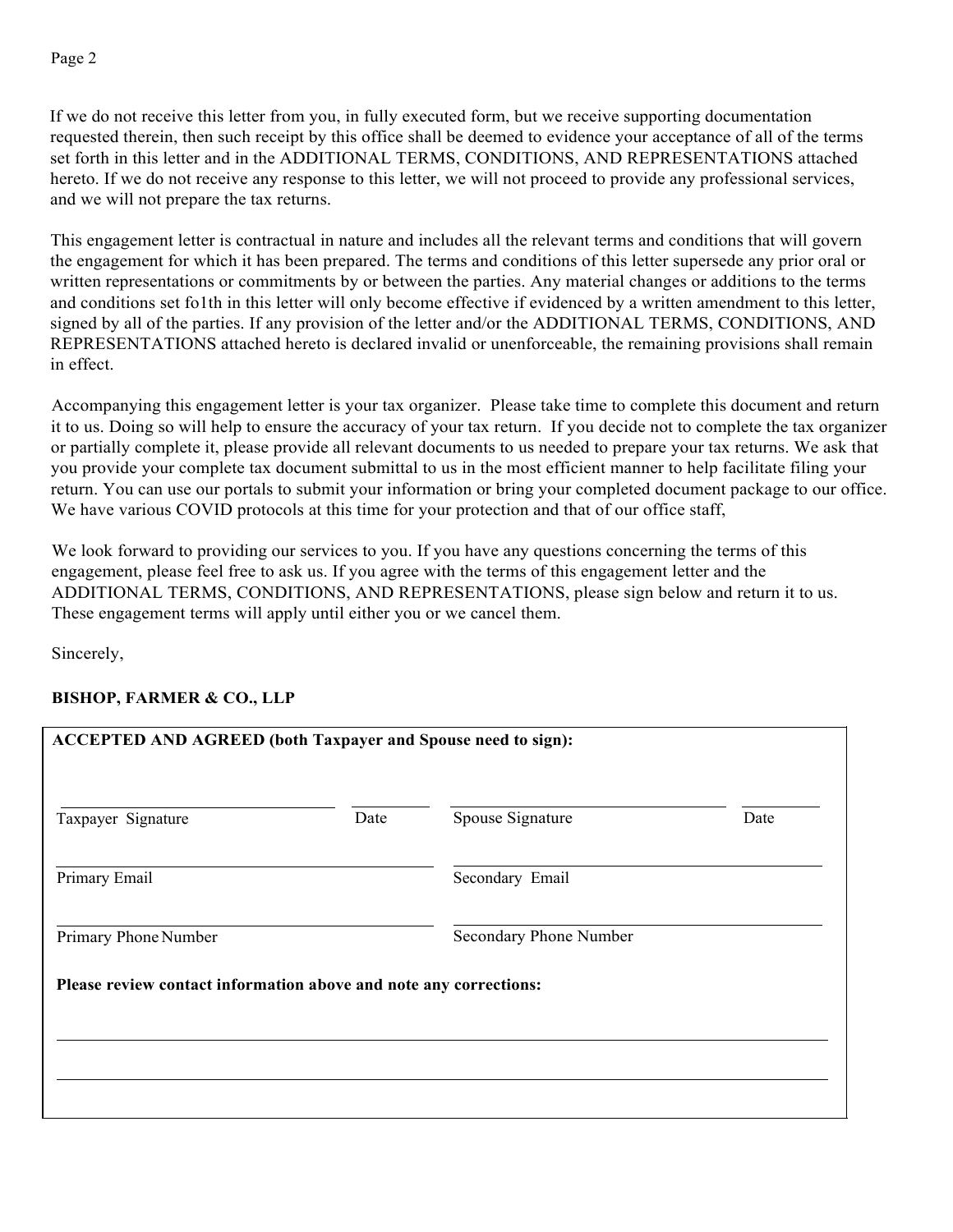## **ADDITIONAL TERMS, CONDITIONS, AND REPRESENTATIONS**

- 1. We are responsible for preparing only the state and local returns which we have historically prepared and which you authorize us to prepare. If you have taxable activity in a state or local municipality that has not historically been recognized on a return filing, please discuss with us. If you have tax filing requirements in a given state or local municipality but do not file that return, there could be possible adverse ramifications, such as an unlimited statute of limitations, penalties, etc. State income tax requirements change rapidly. You may have a filing requirement for a state for which you have not filed in previous years because the state's filing requirements have changed.
- 2. Our engagement will be fulfilled upon delivery of the completed returns to you. Therefore, you have the final responsibility for the tax returns and should review them carefully before you sign and file the returns with the appropriate taxing authorities and/or authorize us to e-file them on your behalf.
- 3. Pursuant to standards prescribed in IRS Circular 230 and IRC 6694, we are forbidden from signing a tax return unless we have a reasonable belief that there is substantial authority for a tax position taken on the return or we have a reasonable basis for a tax position taken on the return and we disclose this tax position on a separate attachment to the tax return. Substantial authority is generally viewed by tax professionals as requiring at least a 40% probability that the tax position taken will be sustained on its merits. However, under no circumstances may we sign a tax return with a tax position that has no reasonable basis.
- 4. Your returns may be selected for review by the taxing authorities, or you may receive a notice requesting a response to ce1tain issues on the tax returns. Any proposed adjustments by the examining agent are subject to certain rights of appeal. In the event of such government tax examination or inquiry, we will be available upon request to represent you or respond to such inquiry. If such services are requested by you, all of the terms, conditions, and representations of this engagement letter shall apply, and we will render additional invoices for these services and any expenses incurred.
- 5. The law provides various penalties and interest that may be imposed when taxpayers understate their tax liability and/or fail to pay the full amount of taxes owed by the original filing due date. Furthermore, additional penalties and interest are imposed when taxpayers fail to remit the proper amount of subsequent year tax estimates. Based on information you provide to us; we can assist you in determining the correct amount of taxes owed for the current year and subsequent year tax estimates. You acknowledge that any such understated or underestimated tax, and any imposed interest and penalty thereon, are your responsibility, and that we have no responsibility in that regard.
- 6. To the best of your knowledge and belief, and unless specifically indicated to us that the representation below cannot be made, you confirm that:
	- You have disclosed all rep01table transactions. These include but are not limited to listed transactions that the IRS has determined to be a tax avoidance transaction; transactions which produce questionable tax shelters, tax deductions, losses, or credits; require confidentiality by you or a related patty and for which you or a related patty paid an advisor a minimum fee; a transaction for which fees are contingent on your realization of tax benefits from the transaction or refundable if all or pa1t of the intended tax consequences of the transaction are not sustained; or a transaction that results in you claiming a significant loss of at least \$2 million in any single year or \$4 million in any combination of tax years (at least \$50,000 for a single year if the Joss arose as a result ofa foreign currency transaction).
	- You have disclosed the use of any mortgage proceeds for purposes other than to acquire, construct, or substantially improve your main or second home.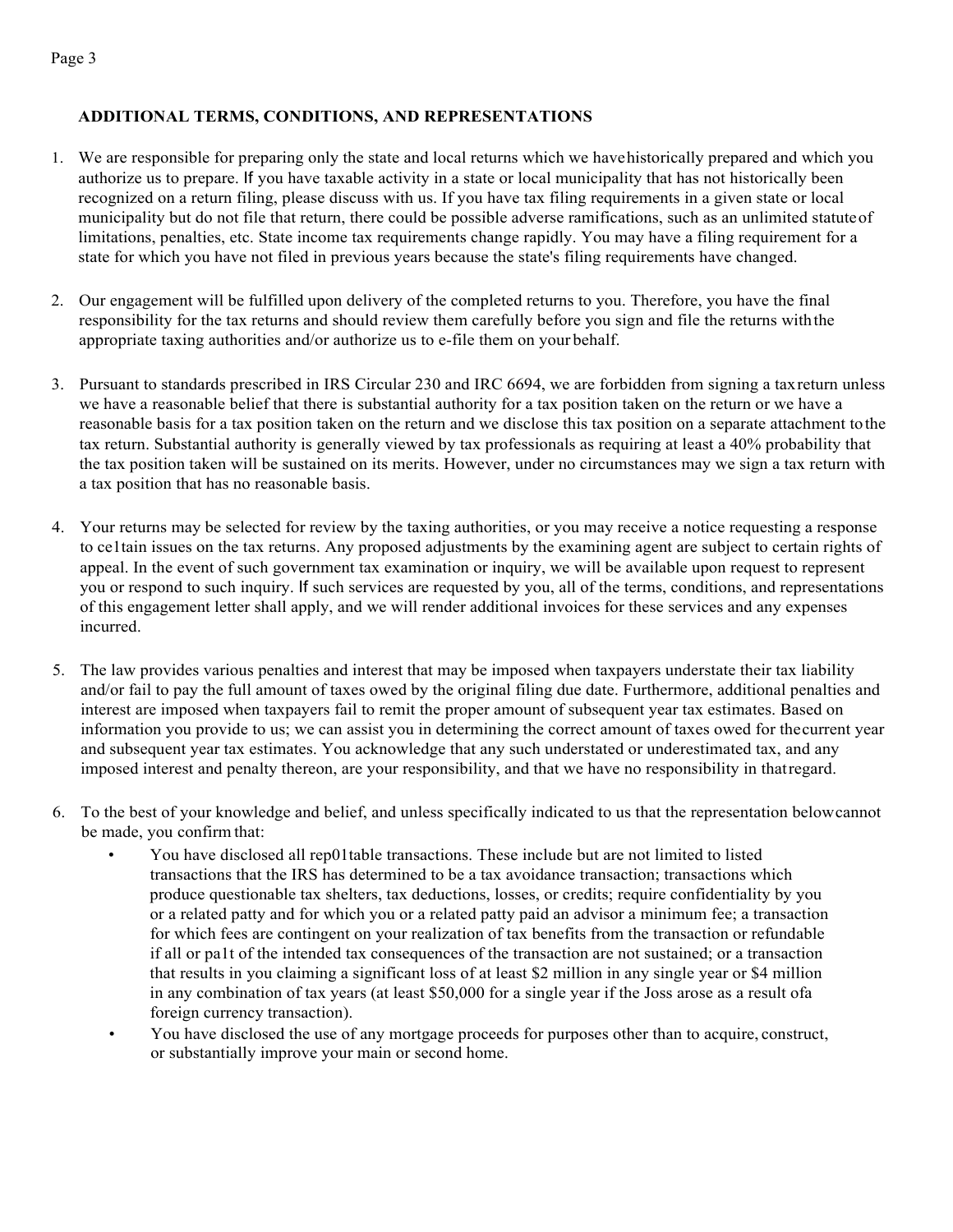- You have disclosed any dividend income on shares of stock that you did not own for at least 61 days during the 121-day period beginning 61 days before the ex-dividend date.
- You have disclosed if you materially participated in any pass-through entity (such as an S-Corporation, LLC, or Partnership).

*Note:*

Any determination of material participation in a pass-through entity is complex and based on certain facts and circumstances that may be particular to your personal situation. If you are unsure as to whether you did materially pa1ticipate in a pass-through entity, please contact us.

• You have disclosed if you have a financial interest in (direct or indirect), or signature or other authority over, bank accounts, securities, or other financial accounts having an aggregate value exceeding\$ 10,000 at any time during the calendar year in a foreign country.

*Note:*

If you have a financial interest in any foreign accounts, you must electronically file the FinCEN Form 114, *Report of Foreign Bank and Financial Accounts* ("FBAR"), as required by the U.S. Department of the Treasury. Such filing requirements apply to taxpayers that have direct or indirect control over a foreign or domestic entity with foreign financial accounts, even if the taxpayer does not have foreign account(s). For example, a corporate-owned foreign account would require filings by the corporation and by the individual corporate officers with signature authority.

If you fail to disclose the required information to the U.S. Department of the Treasury, the failure lo disclose may result in substantial civil and/or criminal penalties. You are responsible for providing our firm with all the information necessary to prepare the FBAR. **Failure to file can result in penalties ranging from \$10,000 to the greater of \$100,000 or 50% of account balances.** If you do not provide our firm with information regarding any interest you may have in a foreign account, we will not be able to prepare any of the required disclosure statements.

• You have disclosed if the total value of specified foreign financial assets you own are more than \$ I 00,000 (\$50,000 if unmarried or married filing separately) on the last day of the tax year or more than \$150,000 (\$75,000 if unmarried or married filing separately) at any time during the tax year.

Specified foreign financial assets are defined as accounts maintained by a foreign financial institution, stocks and securities with a non-U.S. issuer, an interest in a foreign partnership, trust or estate, a financial instrument or contract with a non-U.S. issuer or counterparty, etc.

*Note:*

If you have specified foreign financial assets above the threshold amounts provided above, you are required to rep01t this ownership on Form 8938 and include with your Form I 040.

If you fail to disclose the required information to the Internal Revenue Service, the failure to disclose may result in substantial civil and/or criminal penalties. You are responsible for providing our firm with all the information necessary to prepare Form 8938. **Failure to file can result in penalties ranging from \$10,000 to \$60,000.** If you do not provide our firm with information regarding any interest you may have in a specified foreign financial asset, we will not be able to prepare the form, nor your tax returns.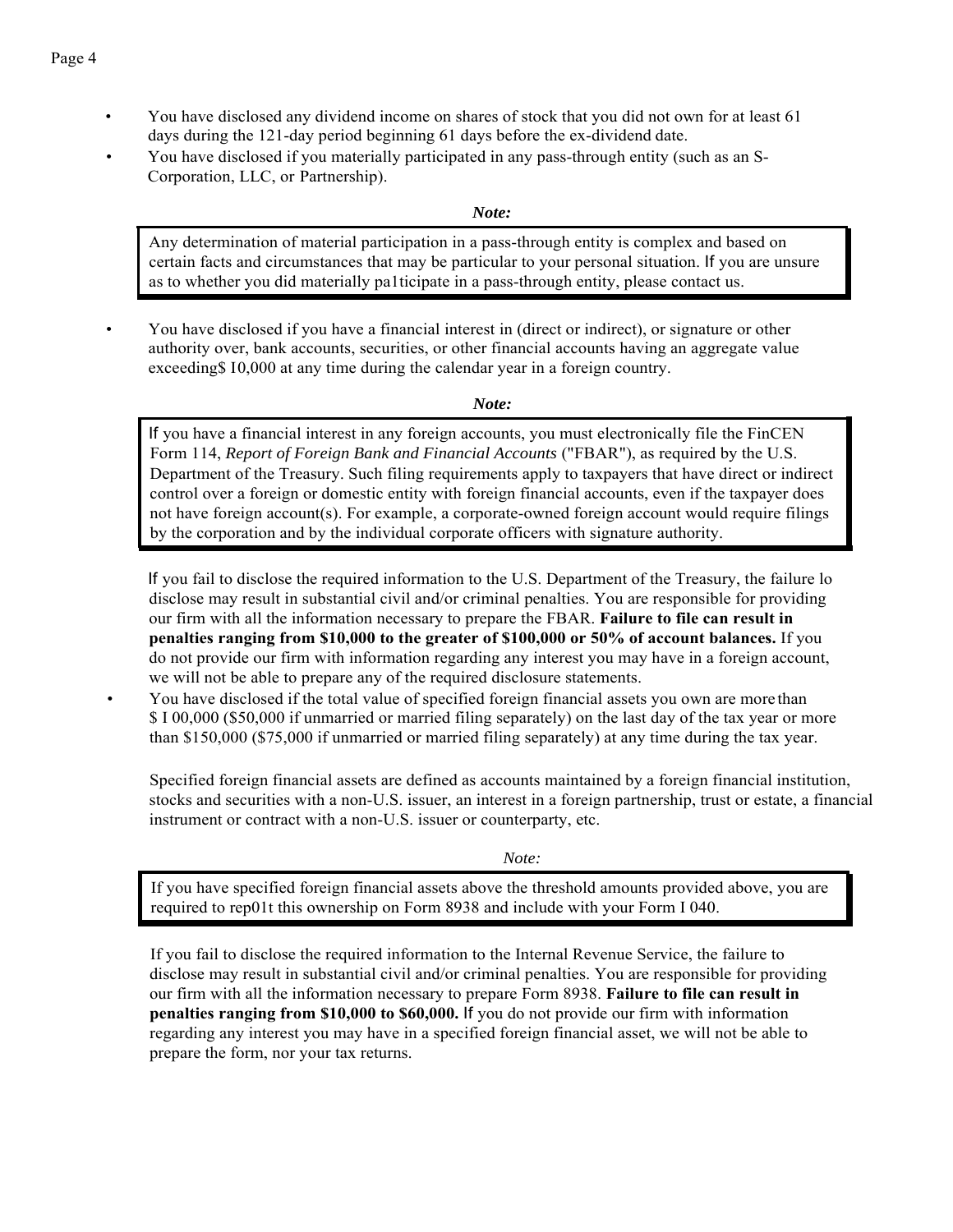- You have disclosed all related patty transactions between you, family members and/or a business in which the business shareholders, partners or members have a related interest with you. These types of transactions include borrowing and/or lending funds, paying and/or receiving rents, buying and/or selling products or prope1ty, and performing and/or receiving services.
- 7. Section 199A allows a deduction to the owner of a pass-through entity of 20% of the qualified income from a qualified trade or business subject to certain limitations. The deduction is available to a sole proprietor, a partner in a partnership, a shareholder in an S corporation, and ce1tain trusts. The IRS has issued final regulations regarding the deduction. Guidance is particularly vague on when a rental activity qualifies for the deduction. The determination is made by evaluating the facts and circumstances of each business and referring to judicial history related to when an activity is a trade or business. The regulations provide a safe harbor for taxpayers who participate in a rental enterprise for 250 hours or more through their own activity or the activity of agents and employees. For tax years beginning January I, 2020, taxpayers must maintain contemporaneous records such as time logs to substantiate the 250-hour requirement. These records must include a description of all services performed; hours spent performing such services, the dates on which the services were performed, and personnel who performed the services. If applicable, we will assist you, based on information you provide and guidance available at the time, in determining which of your businesses is a qualified trade or business for the§199A deduction, and we will calculate the amount of the deduction. Upon audit, the IRS may challenge our position. We are not responsible for any additional taxes, penalties, or interest that may be assessed related to the §199A pass-through deduction.
- 8. You should retain all documents, canceled checks and other data that form the basis of income and deductions. These may be necessary to prove the accuracy and completeness of the returns to a taxing authority, and as such, you should retain and protect these records. You are responsible for substantiating any amount upon which a deduction is taken on the return. The type of deduction taken will determine the specific substantiation needed. The following is a list of common deductions taken on a tax return and the substantiation required for each:
	- Automobile Expenses Mileage logs and trip sheets for each trip. Commuting miles between home and a fixed work location are not considered deductible business miles.
	- Meals Expense (100% deductible) Business meals for the benefit of employees who are not highly compensated, such as holiday parties, lunches for staff meetings, birthdays, and company outings if only the employees and their families attend (no clients). Additionally for tax years 2021 and 2022, business meals purchased from a restaurant are I 00% tax deductible. A restaurant is defined as "as business that prepares and sells food or beverages to retail customers for immediate consumption, regardless of whether the food or beverages are consumed on the business's premises." The I 00% deduction is permissible: (i) to the extent the expense is not lavish or extravagant, (ii) the taxpayer or an employee of the taxpayer is present at the meal, and (iii) the meal is provided to the taxpayer, employee, and/or business associate (e.g., customer, client, prospective client, etc.).
	- Meals Expense (50% deductible) Includes meals with an employee, meals during travel, and meals with clients not provided by a restaurant (as described above). Business meals with clients require documentation substantiating who the client was and the business purpose of the meal. A receipt is not required for expenses under \$75, but documentation is still required. Meals in conjunction with ente1taining clients at any event, such as a sporting event, etc., requires documentation substantiating that there was a bona fide business discussion prior to, during, or following the meal/ente1tainment event if the meals are invoiced and paid separately from the ente1tainment or, if meals and entertainment are billed together, the meals are listed as a separate item on the invoice.
	- Ente1tainment expenses are not deductible.
	- Charitable Cash Contributions (in any one day to any one organization):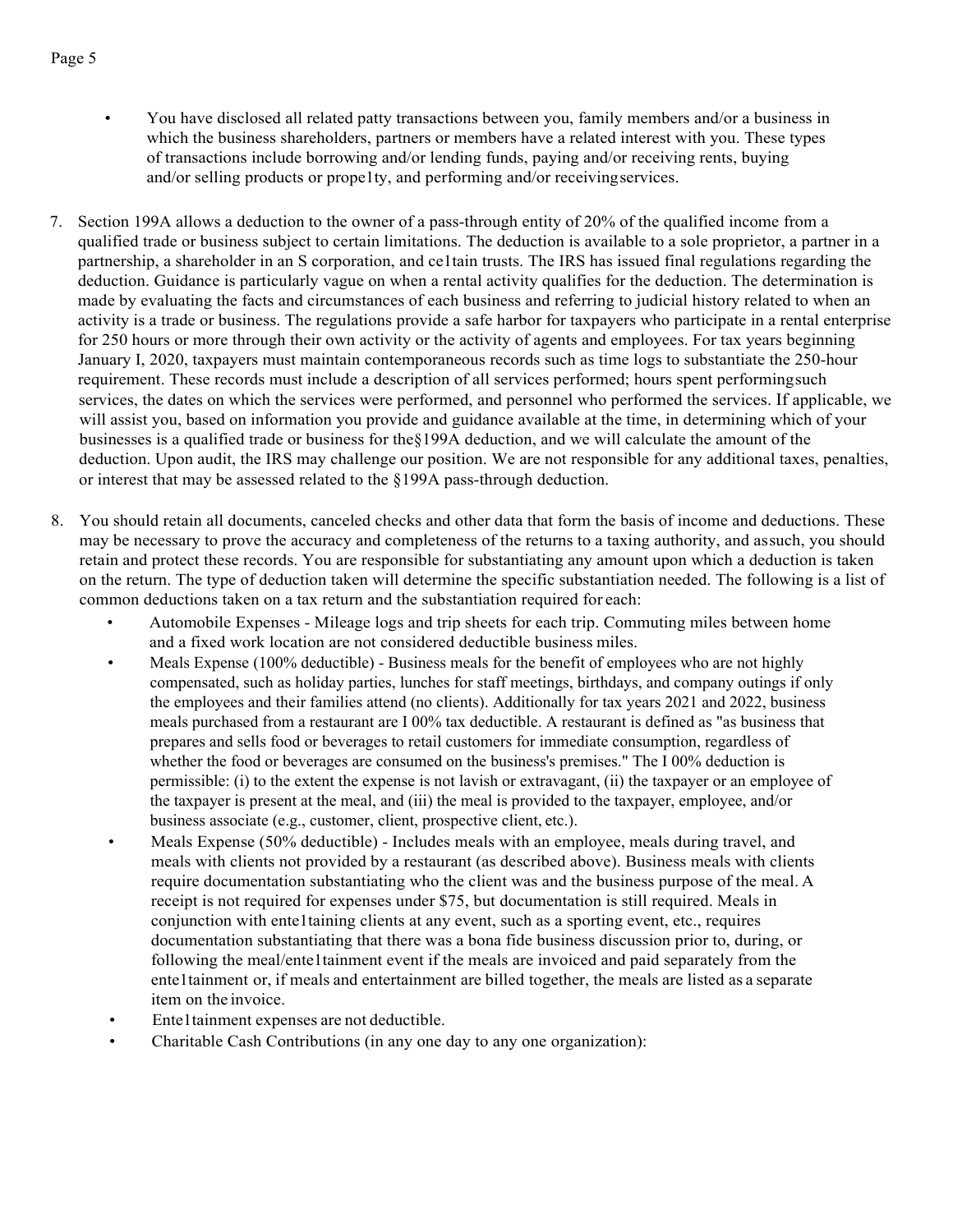- o In tax year 2021, taxpayers who do not itemize their deductions on Schedule A are eligible to take an above-the-line deduction of up to \$300 single/\$600 married filing joint for cash contributions made to qualified charitable organizations.
- o In 2021, itemizers may deduct cash contributions made to qualified charitable organizations up to 100% of AG! (The AGJ limitation was 60% prior to the CARES Act and Consolidated Appropriations Act of2021).
- o Less than \$250 A bank record (e.g., canceled check/ credit card statement) or a written acknowledgement from the charity.
- o \$250 or more Both a bank record and written acknowledgement from the charity.

• Charitable Non-Cash Contributions (in any one day to any one organization):

- o Deduction of less than \$250 A receipt or a written acknowledgement from the charity.
- o Deduction between \$250 and \$500 A written acknowledgement by the charitable organization.
- o Deduction between \$501 and \$5,000 Same records required as the \$250 to \$500 category. In addition, records must show how the property was acquired, the date acquired, and the adjusted basis of the property.
- o Deduction of more than \$5,000 Same records required as the \$501 to \$5,000 category. In addition, most contributions require a written appraisal.

## *Note:*

The list above provides only general guidance on substantiating a limited number of deduction types. There are many other types. If you are unsure as to whether or not the information you possess is sufficient to substantiate a deduction, please contact us.

In addition to the common deductions listed above, it is important to note that the American Rescue Plan Act (ARPA) introduced certain provisions applicable to the 2021 tax year:

> • ARPA made sweeping changes to both the Child Tax Credit and Child and Dependent Care Credit for the 2021 tax year.

ARPA made the following changes to the Child Tax Credit for the 2021 tax year:

- Expanded the definition of a qualifying child to include a child who has not turned age 18 by the end of 2021, meaning 17-year-old children are qualifying children for purposes of the Child Tax Credit in the 2021 tax year.
- o Increased the Child Tax Credit to up to \$3,000 per qualifying child aged six or older or up to \$3,600 per qualifying child aged six or under at the end of the 2021 tax year.
- o Provided taxpayers with advanced Child Tax Credit payments throughout the latter half of 2021.

ARPA made the following changes to the Child and Dependent Care Credit for 2021:

- Expanded the Child and Dependent Care Credit to be refundable for taxpayers who have a principal place of abode in the U.S. for more than one half of the tax year (in prior years this credit was nonrefundable).
- o Increased the dollar limitation for qualifying expenses from \$3,000 to \$8,000 for one qualifying individual, and from \$6,000 to \$16,000 for two or more qualifying individuals. ARPA also increases the applicable credit percentage from 35% to 50% for taxpayers whose AGJ is \$125,000 or less. Phaseout rules apply to taxpayers with AG! greater than \$125,000.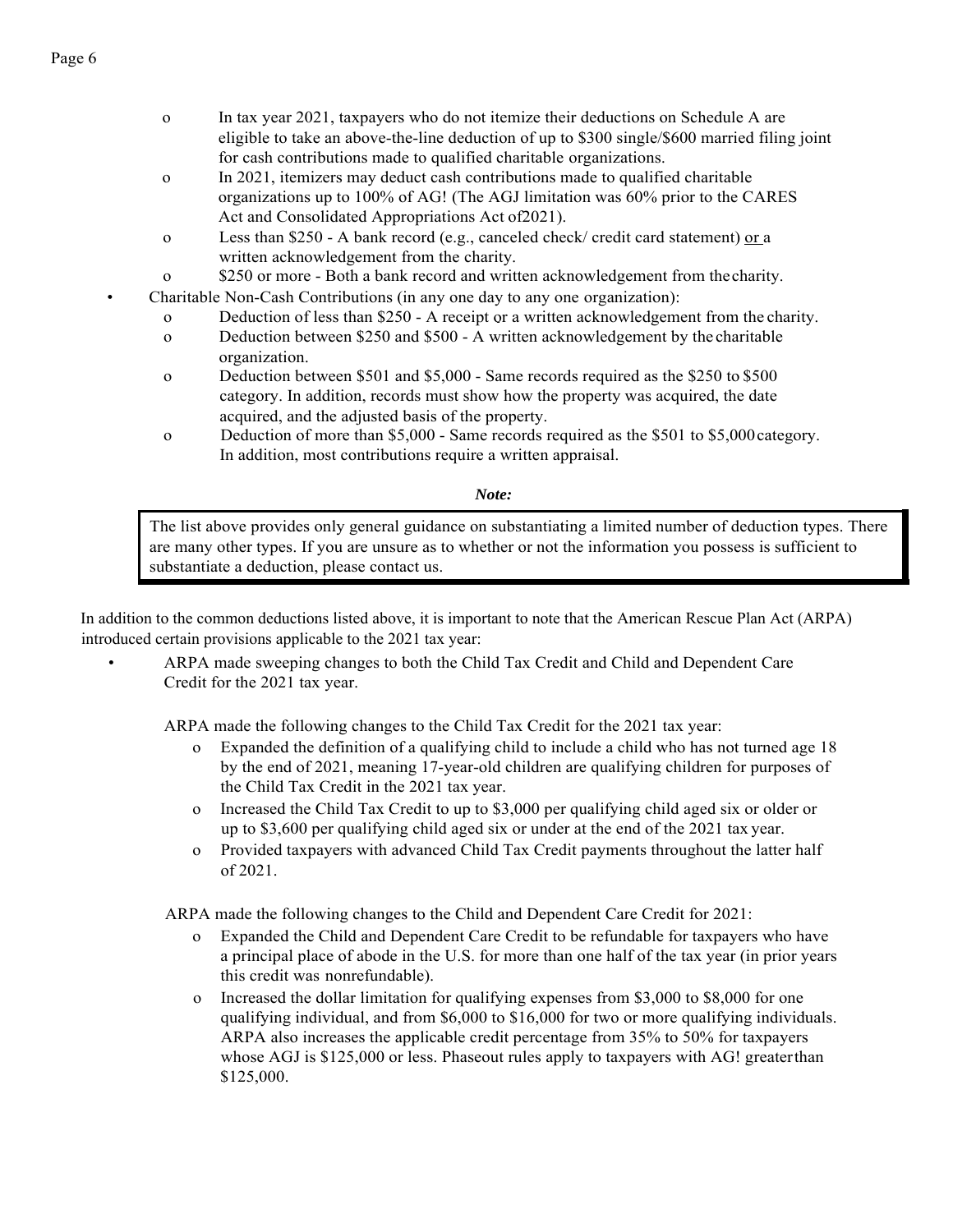• ARPA instituted the following changes to the Earned Income Tax Credit (EITC) for the 2021 tax year:

- o Reduced the applicable minimum age for the credit from 25 years old to 19 years old (certain exceptions apply),
- o Increased the childless EITC amount,
- o Removed the identification requirement for qualifying children,
- o Raised the disqualified investment income requirement amount from \$3,650 to \$10,000,
- o Eliminated the requirement that married taxpayers must file a joint return in order to claim the EITC; and
- o Established a temporary special rule for determining earned income for purposes of the EITC by allowing taxpayers to substitute their 2019 earned income for their 2021 earned income for purposes of determining the EITC if their 2021 earned income was less than their 2019 earned income.
- ARPA modified the affordability percentages used for premium tax credits for 2021 and 2022 to increase credits for individuals eligible for assistance and to provide credits for taxpayers with income over 400% of the Federal Poverty Line (FPL).
- 9. We reserve the right to suspend our services or withdraw from this engagement. If we elect to terminate our services, our engagement will be deemed to have been completed upon written notification of termination, even if we have not completed the return. You will be obligated, through the date of termination, to compensate us for all outstanding invoices as well as our final invoice, and to reimburse us for all of our out-of-pocket costs. For these purposes, any nonpayment, inability to sign the tax return, or non-response by you of information requested (among other things) will constitute a basis for our election to terminate our services.
- 10. It is our policy to retain copies of engagement documentation for a period of seven years for current clients, after which time we will commence the process of destroying the contents of our engagement files. Any work papers prepared in conjunction with this engagement are our property, constitute confidential information, and will be retained by us in accordance with this record retention policy. To the extent we accumulate any of your original records during the engagement, those documents will be returned to you promptly upon completion of the engagement.
- 11. In the interest of facilitating our services to you, we may communicate with you by means of electronic communications, such as fax, email, or via our client portal. While we will use our best efforts to keep such communications secure in accordance with our obligations under applicable laws and professional standards, you recognize and accept that we have no control over the unauthorized interception of these communications once they have been sent and you consent to our use of these devices during this engagement. You agree that we shall have no liability for any loss or damage to any person or entity resulting from the use of email transmissions, including any consequential, incidental, direct, indirect, or special damages, such as loss of revenues or anticipated profits, or disclosure or communication of confidential or proprietary information. It is our belief that electronic communication provides the greatest privacy by eliminating paper trails of confidential information. As such, and unless you tell us otherwise, the client's copy of the prepared tax return will be presented back to you in a PDF file format via our webbased client portal. If you would still like us to send you a paper copy of the tax return, please contact our office.
- 12. IRS regulations require that we electronically file (e-file) all tax returns, and it is our belief that this type of filing provides the greatest security. However, you do have the right to "opt-out" from e-filing by notifying us, in writing, of this desire.